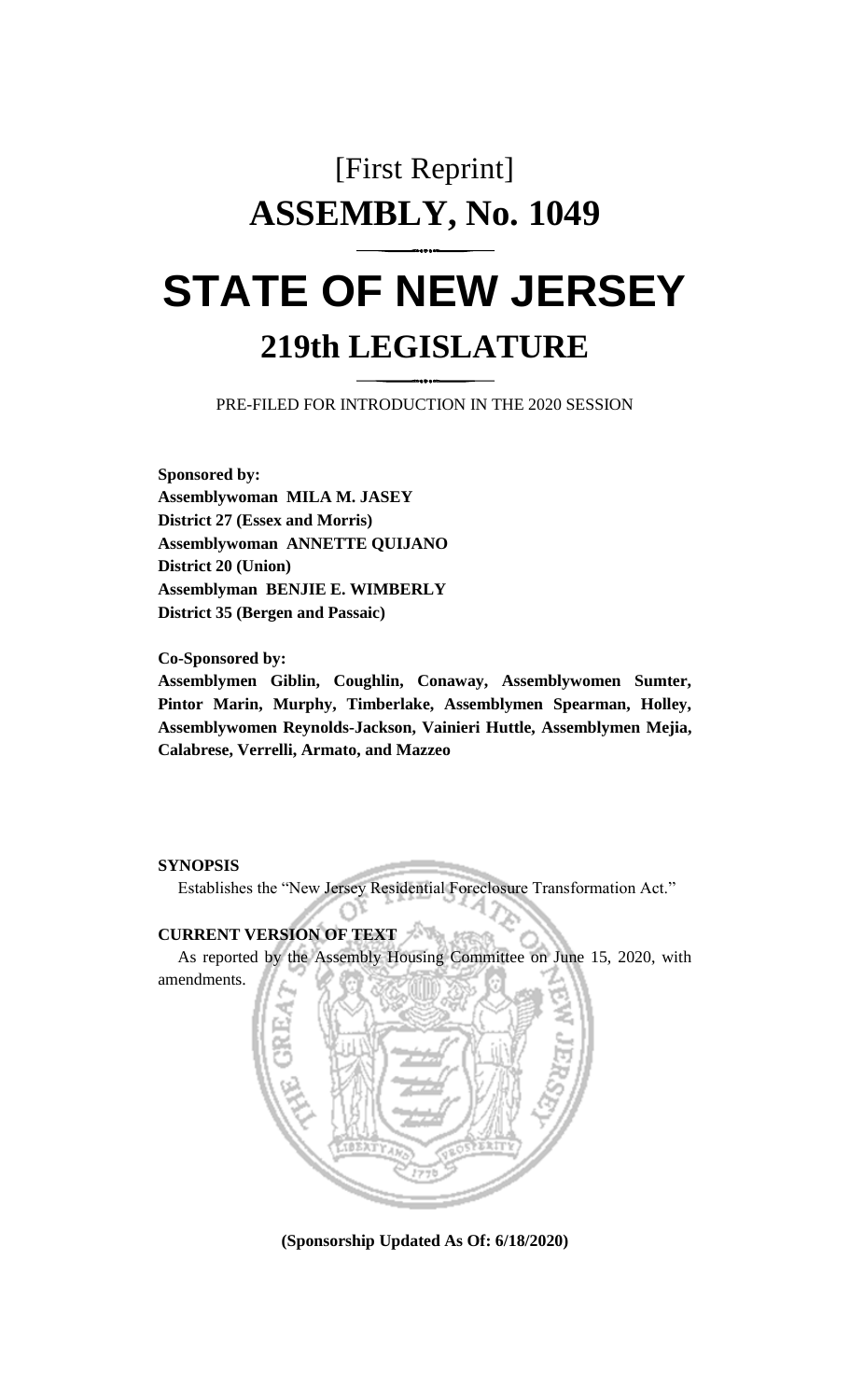$\mathcal{D}$ 

 **AN ACT** concerning the transfer and dedication of foreclosed residential properties for affordable housing, **[**and**] 1** 3 supplementing Title 55 of the Revised Statutes <sup>1</sup>, and amending 4 Title 2A of the New Jersey Statutes<sup>1</sup>. 

 **BE IT ENACTED** *by the Senate and General Assembly of the State of New Jersey:*

 1. This act shall be known and may be cited as the "New Jersey Residential Foreclosure Transformation Act."

12 2. The Legislature finds and declares that:

13 **a. 1 [In recent years,]** Over the past decade<sup>1</sup> there **1** [has been] 14 was<sup>1</sup> an enormous expansion in the number of mortgage foreclosure filings in New Jersey and across the nation. The number of mortgage foreclosure actions filed in the New Jersey Courts grew from just over 20,000 in 2005 to more than **<sup>1</sup> [**51,000 in 2008,**] 1** 66,000 in 2009 **<sup>1</sup> [**, and 58,000 in 2010**]** . Filings remained elevated 19 for nearly a decade until recently returning to normal levels<sup>1</sup>.

b. **<sup>1</sup> [**Preliminary information indicates a decline in the number of residential mortgage foreclosure filings over 2011. However, this decline is largely attributable to actions undertaken by the New Jersey Judiciary which, in December of 2010, suspended the processing of uncontested residential foreclosures by the six biggest lenders in order to address "robo-signing" and other processing irregularities.

 c. Despite this decline, it has been reported that more than one in 10 New Jersey mortgage loans are already in foreclosure or are 90 days or more in arrears. Because of the large number of foreclosures filed during the 2009-2010 period, and the Judiciary's suspension of foreclosure processing, reports indicate that as of August 2011 more than 100,000 residential foreclosure cases were still open. Now that the courts have resumed processing foreclosures for the big six lenders, it is widely believed that foreclosure filings will increase during 2012. This is due in part to the large number of mortgages that are seriously delinquent, more than 90 days past due. Reports have indicated that during the suspension period mortgage lenders were waiting to file more than 28,000 additional foreclosures and that another 55,000 mortgage loans were over 90 days delinquent.

d.**] 1** Many of these foreclosed residential properties **<sup>1</sup> [**are**]** 42 remain<sup>1</sup> vacant, undermining the health, safety, and economic vitality of neighborhoods, depressing their property values, and reducing revenues to municipalities.

**EXPLANATION – Matter enclosed in bold-faced brackets [thus] in the above bill is not enacted and is intended to be omitted in the law.**

**Matter underlined thus is new matter.**

**Matter enclosed in superscript numerals has been adopted as follows: Assembly AHO committee amendments adopted June 15, 2020.**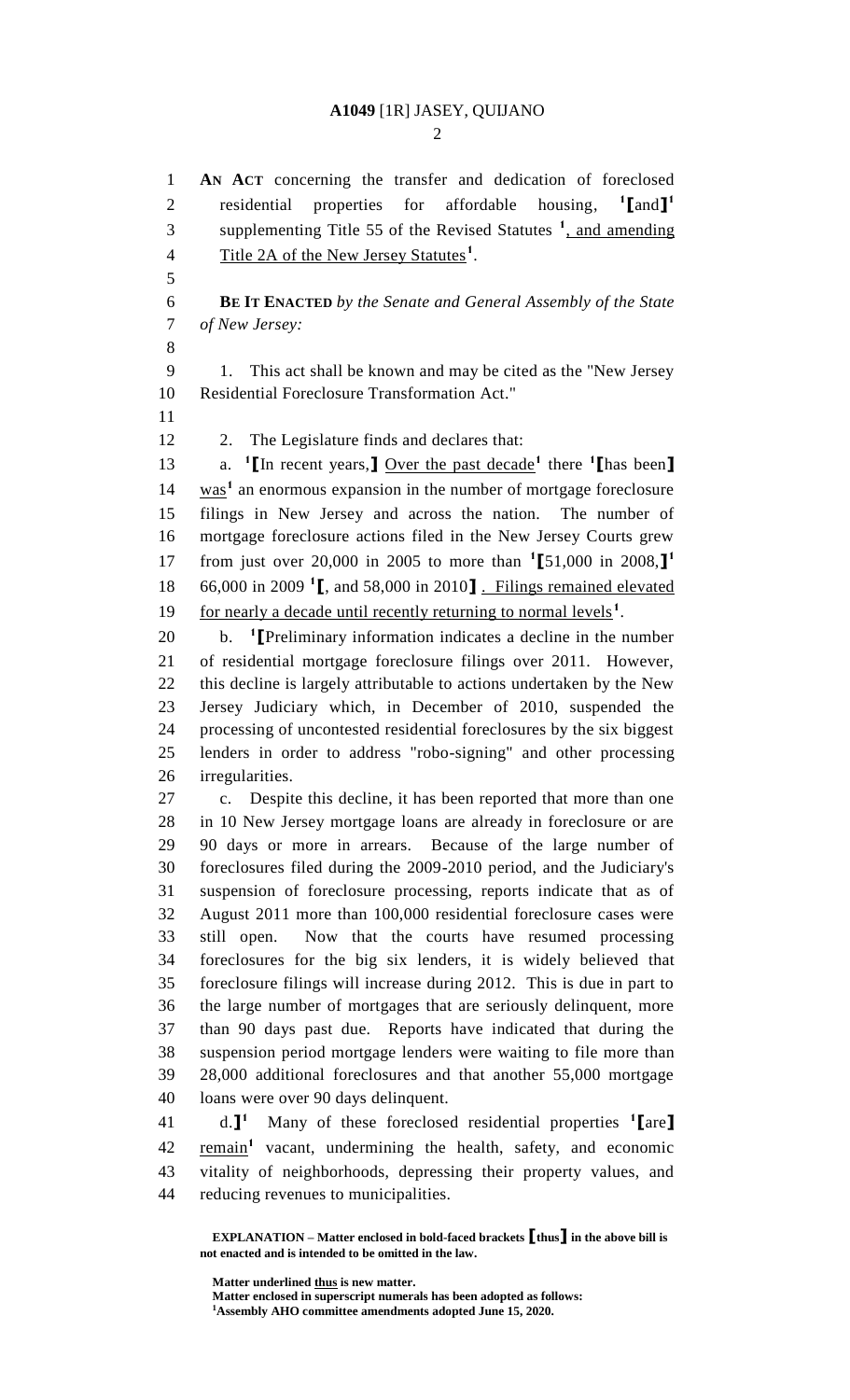**1 [**e.**]** c.**<sup>1</sup>** It is the public policy of this State to encourage the

 production of low-income and moderate-income housing to serve the general welfare of all the State's residents. If  $\mathbf{I}$   $\mathbf{d}$  <sup>1</sup> The availability of tens of thousands of foreclosed residential properties presents a unique opportunity for the State to facilitate the purchase and dedication, or the rental, of housing units for low-income and moderate-income residents. **[**g.**]** e.**<sup>1</sup>** Establishment of a **<sup>1</sup> [**temporary**] 1** State **<sup>1</sup> [**entity**]** 9 program<sup>1</sup> dedicated to the purpose of identifying foreclosed residential properties and facilitating their purchase and dedication for occupancy or their rental, including but not limited to low- income and moderate-income families, is in the public interest of the State. 

3. As used in this act:

 "Affordable" means a sales price or rent within the means of a low or moderate income household.

 "Agency" means the New Jersey Housing and Mortgage Finance Agency established pursuant to section 4 of P.L.1983, c.530 (C.55:14K-4).

 "Community development corporation" means a nonprofit community development corporation established pursuant to Title 15 of the Revised Statutes, Title 15A of the New Jersey Statutes, or other law of this State, with a focus on producing and operating affordable housing or housing with on-site social services for individuals with special needs.

 "Community development financial institution" means an entity designated and certified by the United States Department of the Treasury as a Community Development Financial Institution pursuant to 12 CFR Part 1805.

 "Contractor" means a qualified community development financial institution that enters into a contract or loan with the **[**corporation**]** agency**<sup>1</sup>** pursuant to section **<sup>1</sup> [**7 of this act**]** 5 of **P.L.1983, c.530 (C.55:14K-5)<sup>1</sup>**.

**1 [**"Corporation" means the "New Jersey Foreclosure Relief Corporation" established pursuant to this act.**] 1** 

 "Eligible property" means any residential property that is owned by an institutional lender as the result of a mortgage foreclosure <sup>1</sup> judgment, or deed in lieu of foreclosure, owned by a municipality as the result of a tax foreclosure judgment or is subject to a 41 . nonperforming loan from an institutional lender<sup>1</sup>.

 "Individuals with special needs" means individuals with mental illness, physical or developmental disabilities, victims of domestic violence, ex-offenders, youth aging out of foster care, disabled and homeless veterans, individuals and households who are homeless, individuals with AIDS/HIV, and individuals in other emerging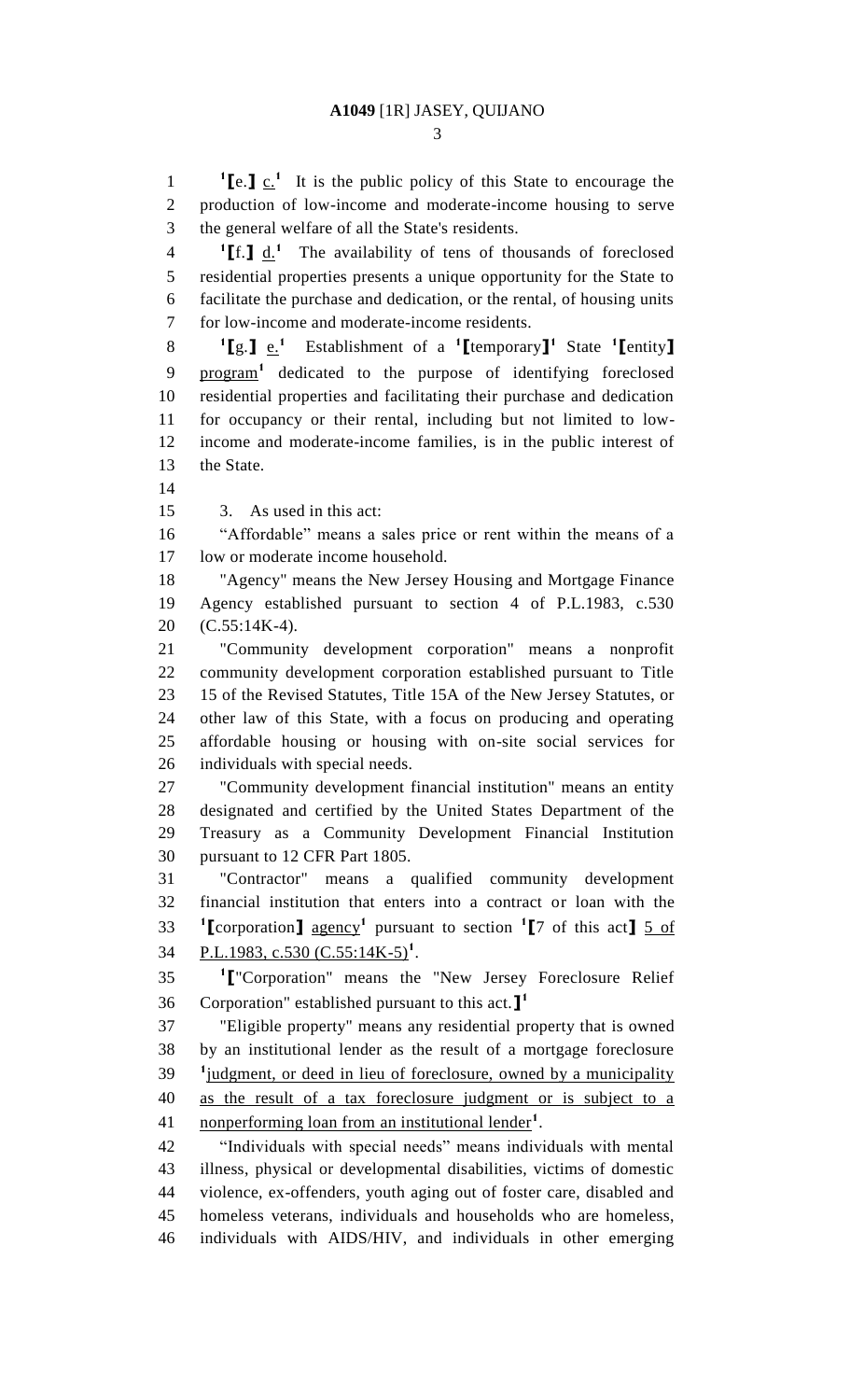special needs groups identified by State agencies. Individuals shall be at least 18 years of age if not part of a household.

 "Institutional lender" or "lender" means any lawfully constituted mortgage lender, mortgage investor, or mortgage loan servicer that owns an eligible property including, but not limited to any agency 6 or instrumentality of the United States <sup>1</sup> or the State<sup>1</sup>, including, but not limited to, the Government National Mortgage Association, the Federal Home Loan Mortgage Corporation, the Federal National Mortgage Association, the Federal Housing Administration, the Small Business Administration, the Resolution Funding Corporation, and the Federal Deposit Insurance Corporation.

 "Intercreditor agreement" means an agreement among creditors that sets forth the various lien positions and the rights and liabilities of each creditor and its impacts on the other creditors.

 "Low-income" means 50 percent or less of the median gross household income for households of the same size within the housing region in which the household is located, based upon the United States Department of Housing and Urban Development's (HUD) Section 8 Income Limits (uncapped) averaged across counties for the housing region.

 "Low-income housing" means housing affordable according to United States Department of Housing and Urban Development or other recognized standards for home ownership and rental costs, and occupied or reserved for occupancy by households with a gross household income equal to 50 percent or less of the median gross household income for households of the same size within the housing region in which the housing is located.

 "Market-rate units" means housing not restricted to low- and moderate-income households that may sell or rent at any price.

 "Moderate-income" means more than 50 percent but less than 80 percent of the median gross household income for households of the same size within the housing region in which the household is located, based upon the United States Department of Housing and Urban Development's (HUD's) Section 8 Income Limits (uncapped) averaged across counties for the housing region.

 "Moderate-income housing" means housing affordable according to United States Department of Housing and Urban Development or other recognized standards for home ownership and rental costs and occupied or reserved for occupancy by households with a gross household income equal to more than 50 percent but less than 80 percent of the median gross household income for households of the same size within the housing region in which the housing is located. "Permanent supportive housing" means a permanent lease based

 housing unit that provides access to supportive services for individuals with special needs and households with individuals with special needs who can benefit from housing with services.

**1** "Program" means the "New Jersey Residential Foreclosure Transformation Program" established pursuant to this act.**<sup>1</sup>**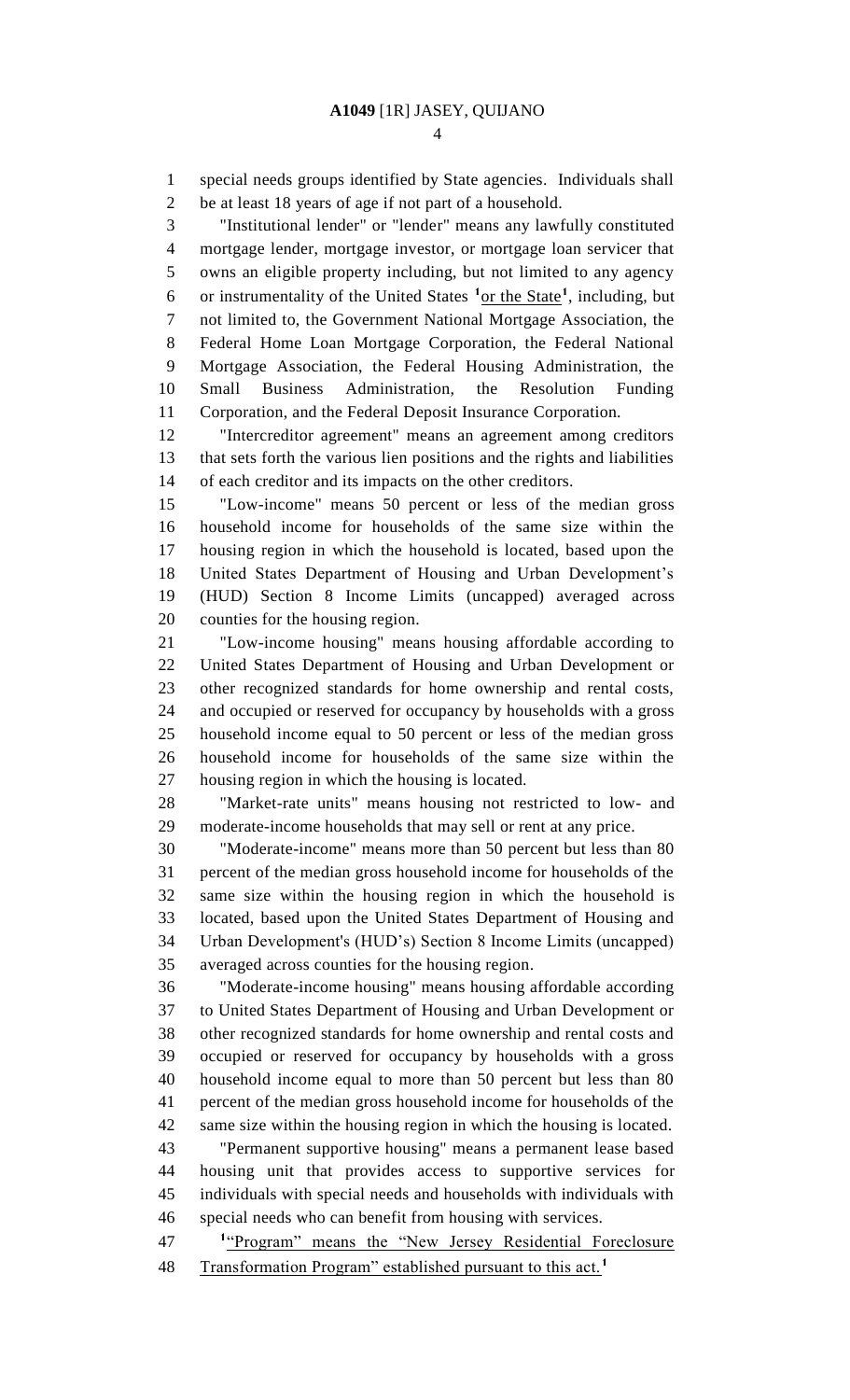"Qualified community development financial institution" means a community development financial institution that has a minimum of \$50 million in assets under management and a minimum of 2 years' experience in the financing and acquisition of real estate for affordable housing.

 "Qualifying household" means a very-low, low-, or moderate- income household, the head of which certifies in writing that the household intends to occupy the property as a principal residence for at least 12 months.

 "Supportive shared living housing" means permanent lease-based supportive housing that provides access to supportive services to individuals with special needs who maintain separate leases for bedrooms and share common living space.

 "Very-low-income" means 30 percent or less of the median gross household income for households of the same size within the housing region in which the household is located, based upon the United States Department of Housing and Urban Development's (HUD) Section 8 Income Limits (uncapped) averaged across counties for the housing region.

 "Very-low-income housing" means housing affordable to, according to United States Department of Housing and Urban Development or other recognized standards for home ownership and rental costs, and occupied by, or reserved for occupancy by, households with a gross household income equal to 30 percent or less of the median gross household income for households of the same size within the housing region in which the housing is located. 

 4. a. There is established in the New Jersey Housing and Mortgage Finance Agency the "New Jersey **<sup>1</sup>**Residential**<sup>1</sup>** Foreclosure **<sup>1</sup> [**Relief Corporation."

 b. The corporation shall constitute a body corporate and politic and an instrumentality exercising public and essential governmental functions, and the exercise by the corporation of the powers conferred by this act shall be deemed and held to be an essential governmental function of the State.

 c. The corporation shall be governed by a seven-member board, consisting of the Commissioner of Community Affairs, the Executive Director of the New Jersey Housing and Mortgage Finance Agency, the Commissioner of Banking and Insurance, and the State Treasurer, who shall be members ex officio, and three members appointed by the Governor. Each ex officio member of the board may designate an officer or employee of his department to represent him at meetings of the board, and each such designee may lawfully vote and otherwise act on behalf of the member for whom he constitutes the designee. Any such designation shall be in writing delivered to the secretary of the board and shall continue in effect until revoked or amended by writing delivered to the secretary of the board.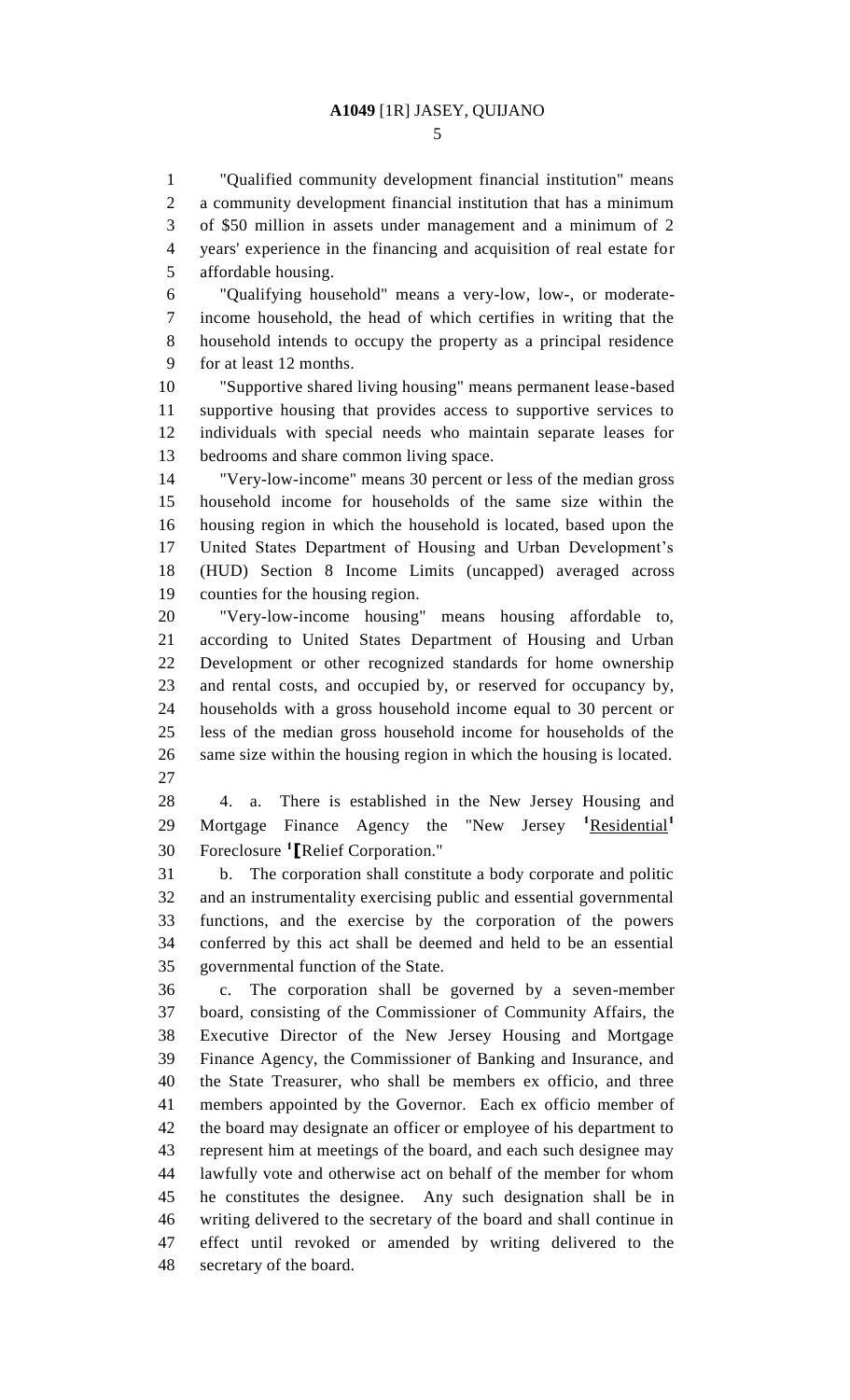d. The three members appointed by the Governor shall be residents of the State and shall have knowledge in the areas of real estate, housing design, construction, or operation; mortgage banking, finance and foreclosure; or community development. Of the three members appointed by the Governor, one shall be a nominee of the Senate President and one shall be a nominee of the Speaker of the General Assembly. At least one of the members appointed by the Governor shall hold a license as a real estate broker, broker-salesperson, salesperson, or referral agent under the provisions of R.S.45:15-1 et seq. No more than two of the members appointed by the Governor shall be members of the same political party. The members shall serve for two-year terms. Each member shall hold office for the term of his appointment and until the appointment of his successor. A member of the board shall be eligible for reappointment. A member of the board may be removed from office by the Governor, for cause, after a public hearing and may be suspended by the Governor pending the completion of such a hearing.

 e. (1) The Executive Director of the New Jersey Housing and Mortgage Finance Agency shall be the chairperson of the board. The chairperson shall appoint the secretary to the board. The chairperson shall convene an organizational meeting of the board as soon as possible after the appointment of its members.

 (2) The board shall have the exclusive authority to approve all financial transactions of the corporation, to approve minutes of board meetings, and to make determinations concerning the corporation's governing structure.

 (3) The secretary to the board shall deliver a true copy of the minutes of every board meeting to the Governor. No action taken at a board meeting shall have force or effect until the Governor approves the action or fails to veto the action within 10 business days after a true copy of the minutes were delivered. During that 10-day period, the Governor may render any action taken by the board or any member thereof null and void by returning a copy of the minutes with a veto of the action to the board.

 f. The corporation shall use employees (selected by the board) of the agency and the agency shall provide such personnel to the corporation for its use. In addition to persons otherwise employed by the agency, the agency shall employ, and shall provide to the corporation, such persons as the corporation may request from time to time. Agency employees provided to the corporation shall be subject to the direction and control of the corporation and any of them may be returned to the agency at any time by the corporation in the discretion of the corporation. The corporation may use administrative services of the agency and, if it does so, shall reimburse the agency for the actual costs of providing such services.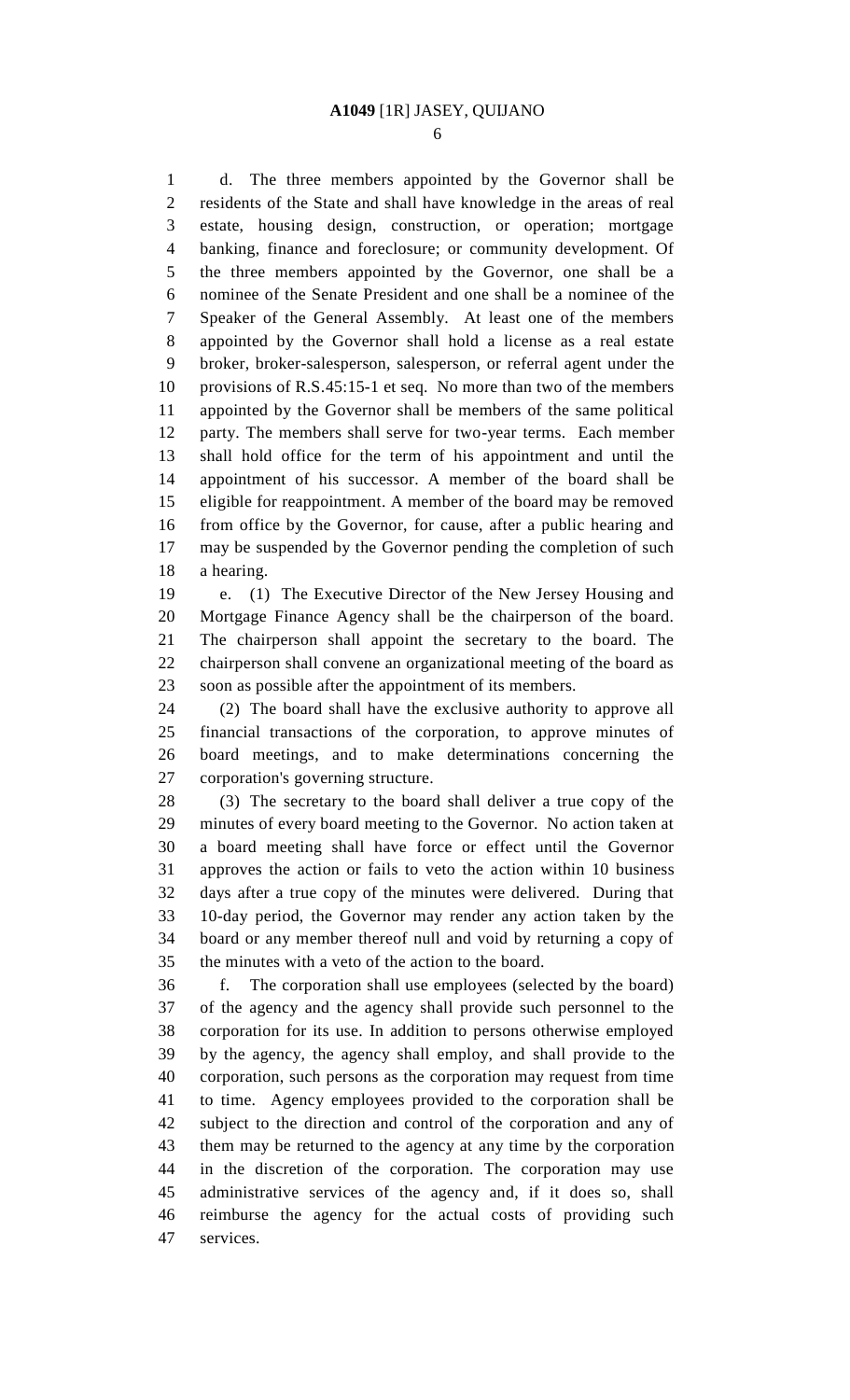g. With the agreement of an executive department or other executive agency, the corporation may utilize the personnel of that department or agency on a reimbursable basis to cover actual and reasonable expenses**]** Transformation Program, which shall be 5 subject to the powers of the agency, as designated pursuant to 6 section 5 of P.L.1983, c.530  $(C.55:14K-5)^1$ .

 **[**h. (1) On or before the last day of March in each year, the corporation shall make an annual report of its activities for the preceding calendar year, and its planned activities for the current and following calendar year, to the Governor and to the Legislature.

(2) Each**]** b. As part of the**<sup>1</sup>** annual report **<sup>1</sup>** made by the agency pursuant to section 40 of P.L.1983, c.530 (C.55:14K-40), the 13 agency<sup>1</sup> shall <sup>1</sup> include a section to<sup>1</sup> set forth the current nature and extent of foreclosure activity in New Jersey and shall depict changes in foreclosure activity from the prior calendar year. The report shall set forth a complete operating and financial statement 17 covering the **1** [corporation's ] program's<sup>1</sup> operations, transactions and holdings during the preceding year, including but not limited to:

20  $\int [a][(a)]^{1}$  the total number of re-capitalized market rate units.

 $\textbf{I}$   $[$ (b) $\textbf{I}$   $(2)$ <sup>1</sup> the total numbers of very-low-income, low-income, and moderate-income units that were produced for sale and for rental in the preceding year pursuant to this act, their locations by municipality, and the sources of financing used.

 $^{1}$ [(3)  $25 \tI[(3)$  The corporation shall cause an audit of its books and accounts to be made at least once in each year by certified public accountants. The cost of the audit shall be considered an expense of the corporation and a copy thereof shall be filed with the State Treasurer.

 (4) The corporation shall provide copies of its annual reports and audits to the agency and the agency shall display the corporation's annual reports and audits on the agency's website.

 i. The corporation shall cease its operations on December 31, 2017. On that date, any assets, liabilities, properties, or funds held by the corporation shall transfer to the agency. The corporation shall expire upon transmittal of the 2017 annual report.**] 1** 

**1 [**5. The corporation shall have the following powers:

a. To adopt, alter, and use a corporate seal.

 b. To enter into contracts and modify, or consent to the modification of, any contract or agreement to which the corporation is a party or in which the corporation has an interest under this act, with or without public bidding, notwithstanding the provisions of any other law.

c. To make advance, progress, or other payments.

 d. To acquire, hold, lease, mortgage, maintain, and dispose of, at public or private sale, real and personal property, using any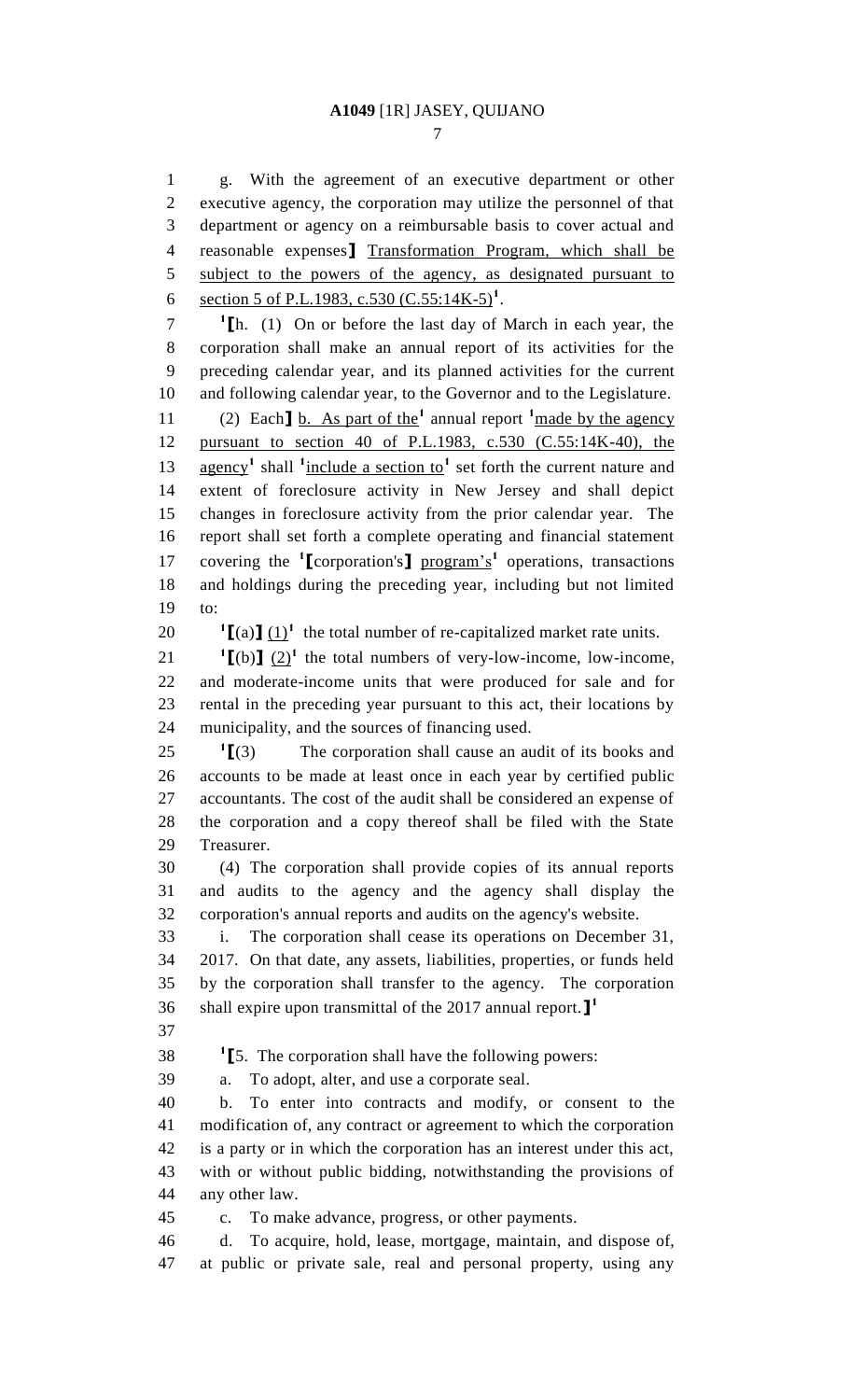legally available private sector methods including without limitation, securitization of debt or equity, limited partnerships, mortgage investment conduits, and real estate investment trusts, and otherwise exercise all the usual incidents of ownership of property necessary and convenient to the operations of the corporation; provided, however, that every contract for the acquisition of real property entered into by the corporation, and every deed conveying real property to the corporation, shall provide that if the corporation holds title to the property on the 61st day after the date of the deed, all rights, title, and interest conveyed to the corporation shall automatically revert to and vest in the grantor without the necessity of any further act on the part of or on behalf of the grantor, it being the intent to convey a determinable estate.

 e. To sue and be sued in its corporate capacity in any court of competent jurisdiction.

 f. To exercise any other power established under this section and such incidental powers as are necessary to carry out its duties and functions under this section. The corporation may indemnify the directors, officers, and employees of the corporation on such terms as the corporation deems proper against any liability under any civil suit pursuant to any statute or pursuant to common law with respect to any claim arising out of or resulting from any act or omission by such person within the scope of such person's employment in connection with any transaction entered into involving the disposition of assets (or any interests in any assets or any obligations backed by any assets) by the corporation. For purposes of this subsection, the terms "officers" and "employees" include officers and employees of the agency. The indemnification authorized by this subsection shall be in addition to and not in lieu of any immunities or other protections that may be available to such person under applicable law, and this provision does not affect any such immunities or other protections.**] 1** 

 $^{1}$ [6.]  $\frac{5.1}{1}$  In addition to the powers of the **<sup>1</sup> [**corporation**]** agency**<sup>1</sup>** described in section 5 of **<sup>1</sup> [**P.L. , c. (C. ) (pending before the Legislature as this bill), the corporation**]** P.L.1983, c.530 37  $(C.55:14K-5)$ , the agency<sup>1</sup> shall have the following powers:

a. The **<sup>1</sup> [**corporation**]** agency in furtherance of the program**<sup>1</sup>** may enter into contracts with any person, corporation, or entity which the **<sup>1</sup> [**corporation**]** agency**<sup>1</sup>** determines to be necessary or appropriate to carry out its responsibilities under this act. Such contracts shall be subject to the procedures adopted pursuant to 43 section  $\binom{1}{1}$   $\frac{6}{1}$  of this act.

b. In carrying out the **<sup>1</sup> [**corporation's**]** agency's**<sup>1</sup>** duties under this act, the **<sup>1</sup> [**corporation**]** agency**<sup>1</sup>** may **<sup>1</sup> [**utilize**]** employ**<sup>1</sup>** the **1** consulting**<sup>1</sup>** services of **<sup>1</sup> [**private persons, including**] 1** real estate and loan portfolio asset management **<sup>1</sup>** firms**<sup>1</sup>** , property management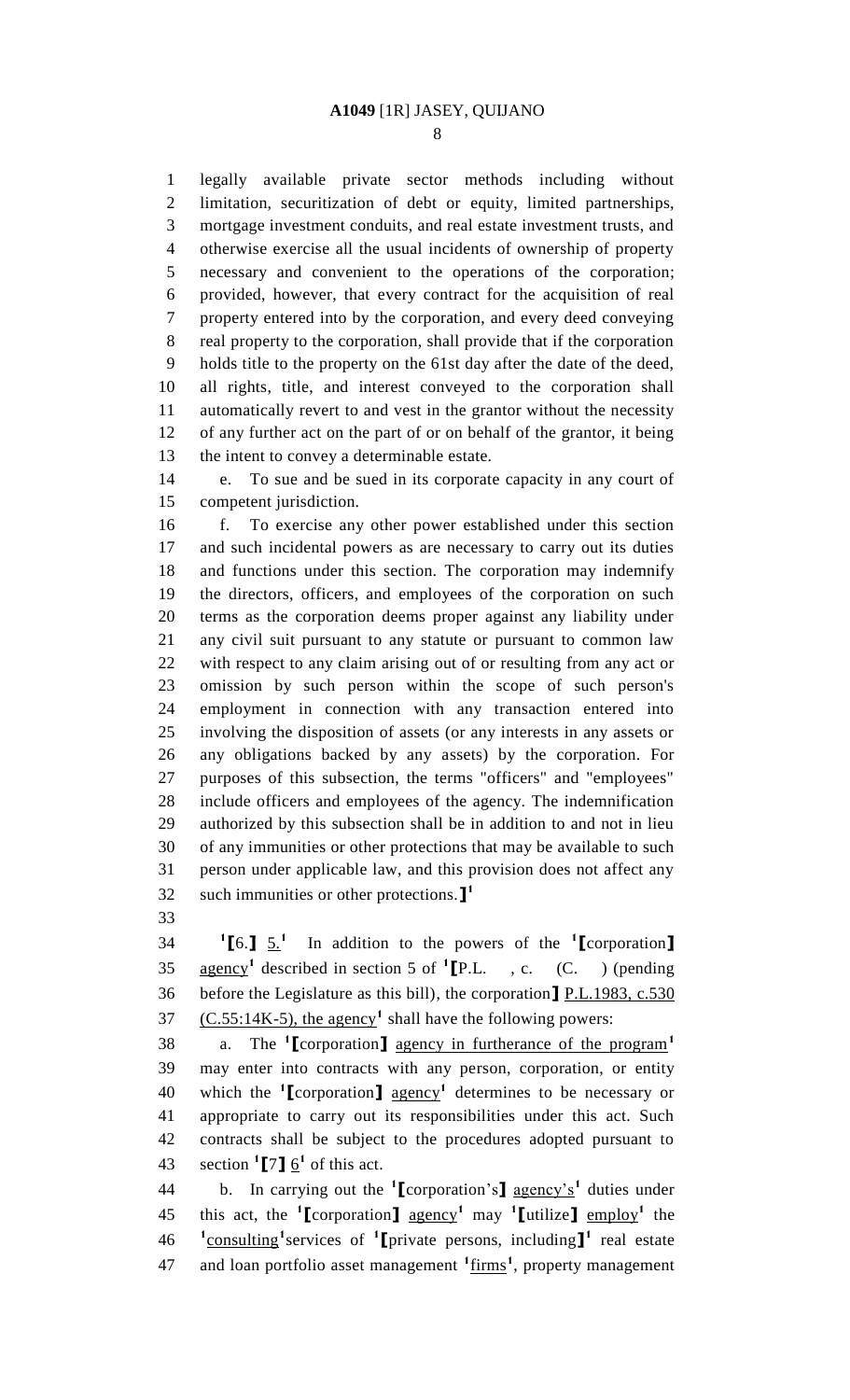firms**<sup>1</sup>** , auction marketing **<sup>1</sup>** firms**<sup>1</sup>** , **1 [**and**] 1** brokerage services **<sup>1</sup> [**, if such services are available in the private sector and the corporation determines utilization of such services are practicable and efficient**]** firms, appraisers and such other consultants and employees required in the judgement of the agency, notwithstanding the provisions of Title 11A of the New Jersey 7 Statutes<sup>1</sup>.

c. **<sup>1</sup>** 8 c.  $(\frac{1}{1})^1$  Within  $(\frac{1}{120})^1$  days after the adoption of this act, the **<sup>1</sup> [**corporation shall enter into a mutually binding funding agreement with the New Jersey Housing and Mortgage Finance Agency for the purposes of

 (1) determining the target amount of bond proceeds to be raised by the agency for the activities of the corporation, as well as the sources of repayment of, and security for, the agency's bonds; and**]** agency shall adopt a funding plan for the program utilizing the "Foreclosure to Affordable Transformation Fund" established pursuant to section 9 of this act. The agency may directly fund the 18 program through revenue generated by the fund. The agency shall 19 have the authority to alter its funding plan as the Executive Director of the agency deems necessary.**<sup>1</sup>** 

21  $(2)$  <sup>1</sup>The funding plan as required by paragraph (1) of this 22 subsection shall include but not be limited to<sup>1</sup> identifying 23 underwriting standards, <sup>1</sup> [securitization of debt, ]<sup>1</sup> and credit standards for the acquisition of foreclosed residential properties or mortgage assets.

**1 [7.]**  $6.\textbf{1}$  a. (1) The **1 [**corporation shall **]** agency may<sup>1</sup> enter into contracts or loans, or both, with no more than two qualified community development financial institutions to negotiate, bid for, and purchase eligible properties and mortgage assets **<sup>1</sup> [**from 31 institutional lenders $\mathbf{I}^1$  for the purpose of producing affordable housing **<sup>1</sup>** as part of the program**<sup>1</sup>** . In selecting contractors from among qualified community development financial institutions, the **[**corporation**]** agency**<sup>1</sup>** shall accord a strong preference to qualified community development financial institutions that have substantial experience in lending in New Jersey and substantial knowledge of New Jersey real estate markets. The **<sup>1</sup> [**corporation**]** agency**<sup>1</sup>** may enter into contracts or loans, or both, with a partnership or consortia of organizations, as long as a qualified community development financial institution is the lead entity, or a partnership or consortia of multiple qualified community development financial institutions. (2) **<sup>1</sup> [**The**]** Should the agency contract with a community development financial institution for the purposes of this act, the**<sup>1</sup>** contracts shall specify the amounts, schedules, and types of funding

45 to be provided by the  $\text{1}$  corporation **]** agency<sup>1</sup> to the qualified community development financial institutions, the repayment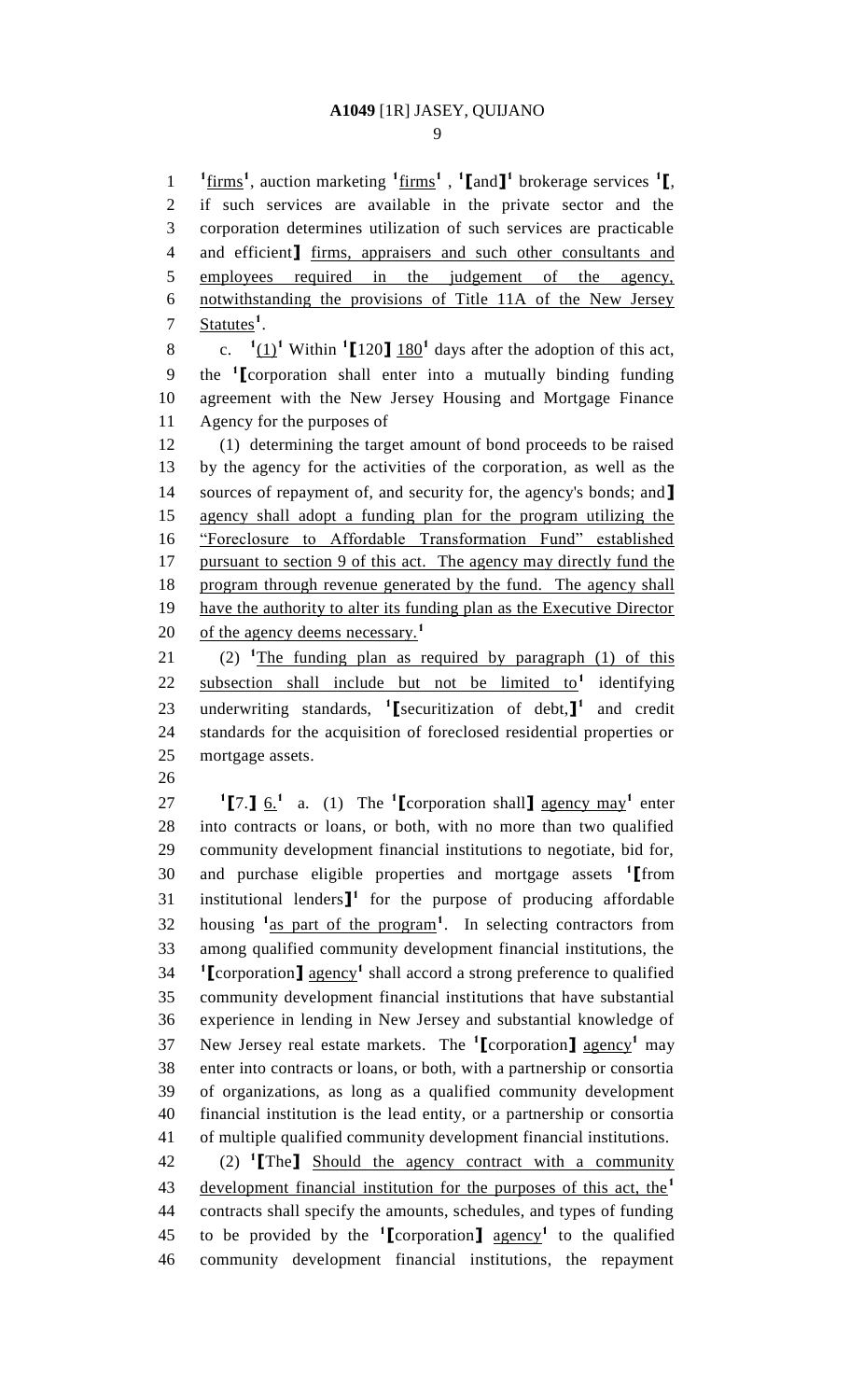schedule for the portion of that funding to be repaid, and targeted goals of affordable housing to be produced. The **<sup>1</sup> [**corporation**]** 3 agency<sup>1</sup> may condition funding and goals upon the availability of funds to the **<sup>1</sup> [**corporation**]** program**<sup>1</sup>** . The contracts shall specify reasonable administrative costs sufficient to enable the qualified community development financial institutions to exercise their obligations pursuant to this act. The contracts shall set forth criteria for instances when the purchase, sale, lease, and conveyance of properties as market-rate units furthers the purposes of this act.

**b.**  $\mathbf{1}$   $\mathbf{[}(\mathbf{1})$  As soon as possible after entering into a contract to purchase an eligible property or mortgage asset for use as affordable housing by the corporation or its contractors, the municipality in which the property is located shall be afforded a 45- day period of time within which the municipal governing body may opt to purchase the property in lieu of the corporation in accordance with the provisions set forth in this act. The municipality may waive this right through written notice to the corporation or, if so designated by the corporation, its contractors, prior to the expiration of the 45-day period.

 $(2)$ <sup>1</sup>  $(2)$ <sup>1</sup> Those eligible properties purchased by the qualified 21 community development financial institutions <sup>1</sup> or the agency<sup>1</sup> and designated pursuant to this act for use as affordable housing shall be 23 restricted for occupancy as affordable housing for a period of  $\frac{1_{\text{up}}}{\text{u} \cdot \text{v}}$  $24 \quad \underline{\text{to}}^1$  30 years. The restriction shall be set forth in the deed and recorded in the office of the county recording officer of the county wherein the real estate is situated. Affordability controls shall be imposed upon purchase and maintained upon transfer in accordance with the provisions of the Uniform Housing Affordability Controls promulgated by the agency.

 c. (1) As soon as possible after entering into a contract to purchase an eligible property, but not less than **<sup>1</sup> [**five**]** ten  $32 \quad \text{business}^1$  days after the date the **1** [corporation] agency<sup>1</sup> or its 33 contractors enters into the contract, the <sup>1</sup>[corporation] agency<sup>1</sup> or its contractors shall provide written notice by personal service or certified mail to the governing body of the municipality within which the eligible property is located **<sup>1</sup> [**. The notice shall inform the governing body of the municipality's opportunity to purchase the eligible property, the municipality's right of first refusal to purchase the property, and the municipality's right to use monies deposited in its affordable housing trust fund**]** except that the 41 written notice shall not be required if the eligible property is already owned by the municipality as a result of a tax foreclosure 43 <u>judgment</u><sup>1</sup>.

 (2) As soon as possible after entering into a contract to purchase an eligible property, but not less than **<sup>1</sup> [**five**]** ten business**<sup>1</sup>** days 46 after the date the  $\binom{1}{k}$  corporation<sub>1</sub> agency<sup>1</sup> or its contractors enters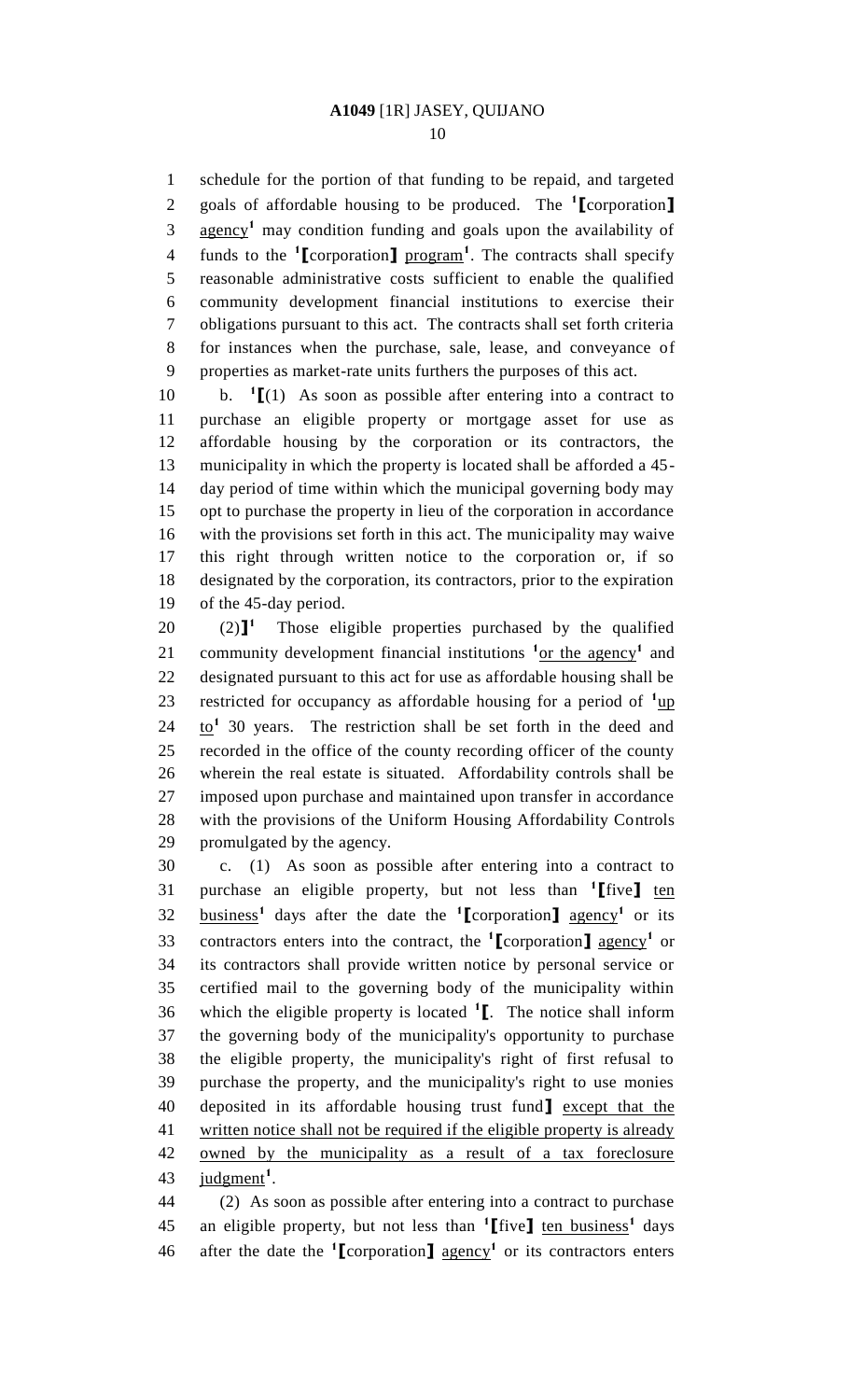into the contract, the  $\text{1}$  **[**corporation**]** agency<sup>1</sup> or its contractors shall list the property on the **<sup>1</sup> [**Department of Treasury's**]** agency's**<sup>1</sup>** website. The listing shall contain basic information about the property, including but not limited to location, condition, and information relating to the estimated fair market value of the property. **<sup>1</sup> [**The corporation or its contractors shall make information about the listing available to the agency and, upon request, to municipalities, other public agencies, community development corporations, developers, and qualifying households.**] 1** 

11 (3) The  $\text{1}$  [corporation]  $\frac{\text{agency}}{\text{1}}$  or its contractors  $\frac{\text{1}}{\text{1}}$ , after 12 entering into a contract to purchase an eligible property,<sup>1</sup> shall allow public agencies, community development corporations, developers, and qualifying households reasonable access to **<sup>1</sup> [**an**]** 15 the<sup>1</sup> eligible property for purposes of inspection.

 $d. \mathbf{1}$   $(1)$  In order to exercise its right to purchase an eligible property, the governing body of the municipality shall provide written notice to the chairperson of the corporation or, if so designated by the corporation, its contractors, within 45 days of the municipality's receipt of the notice required pursuant to subsection c. of this section.

 (2) The governing body of a municipality may adopt a resolution authorizing the mayor or other designated municipal official to respond to notices received pursuant to subsection c. of this section. The resolution may establish parameters for that exercise of authority, including but not limited to the total amount of funds that may be expended and the amount that may be expended for each unit of housing.

 (3) A municipality may use any available funding sources to purchase eligible properties or mortgage assets through the corporation pursuant to this act, except for funds that are dedicated to another purpose by law, covenant, or other obligation.

 (4) Whenever a municipality does not exercise an option to purchase an eligible property under this section, the corporation**]** 35 The agency<sup>1</sup> or its contractors may convey the property for occupancy as affordable housing subject to a 30-year **<sup>1</sup>**maximum**<sup>1</sup>** deed restriction to another public agency, a community development corporation, a developer, or a qualifying household or the contractors may lease the property for occupancy as affordable housing subject to a 30-year **<sup>1</sup>**maximum**<sup>1</sup>** deed restriction. **<sup>1</sup> [**A municipality that does not exercise an option to purchase an eligible property under this section may adopt a resolution authorizing the corporation or its contractors to use monies deposited in that municipality's affordable housing trust fund, up to and including the negotiated purchase price of the eligible property, and apply those funds to the purchase of the eligible property.**] 1**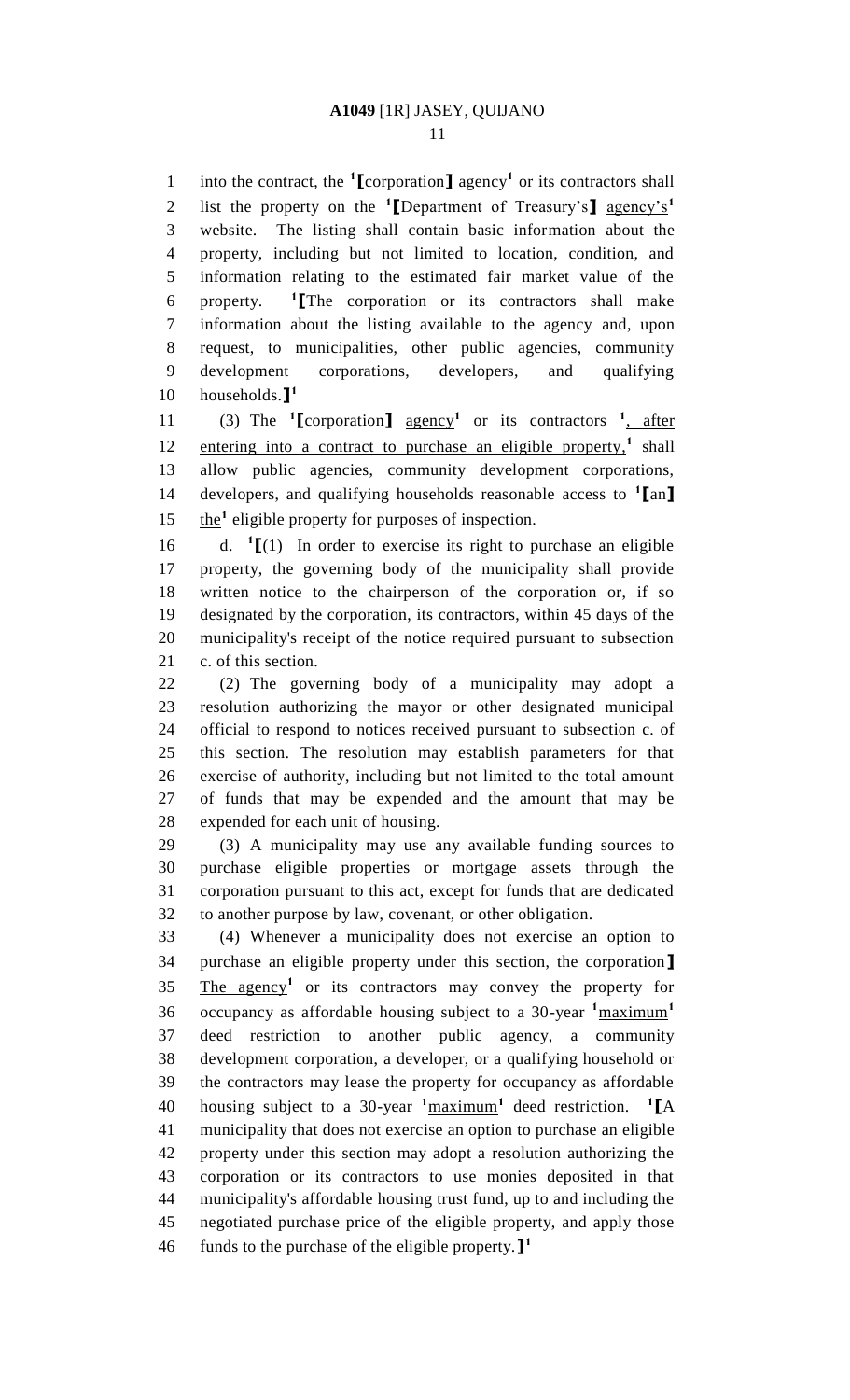e. Notwithstanding any other provision of this section to the 2 contrary, the <sup>1</sup>[corporation] <u>agency</u><sup>1</sup> and, if authorized by contract, its contractors, may purchase, sell, lease, and convey market rateunits **<sup>1</sup> [**without offering those units to the municipality and**] 1** without imposing affordability controls upon the property if the purchase, sale, lease, and conveyance of those properties as market- rate units satisfy criteria established pursuant to contract in accordance with subsection a. of this section and does not violate the terms of any other provision of law or requirement, including those governing the use of funds used to make the purchase.

 f. All purchases, sales, leases, and conveyances of property by qualified community development financial institutions exercised pursuant to this section shall be deemed to lessen the burdens of government in furthering the purposes of this act.

 $^1$ **F**8. **[**8. a. A municipality that purchases an eligible property pursuant to this act shall sell and convey or lease the housing unit or units acquired within 60 days of the date of purchase, unless it is not possible to do so due to practical or market conditions. In the event that an eligible property is not conveyed or leased within 180 days of the date of purchase, or remains vacant for a 180-day period during the pendency of affordability controls, the corporation, or the agency as successor to the corporation, may commence proceedings to take control of the property and to sell and convey or lease the property in furtherance of the purposes of this act and deed restrictions of record.

 b. The governing body of a municipality that purchases an eligible property pursuant to this act may, by resolution, authorize the private sale and conveyance or the lease of a housing unit or units acquired pursuant to this act. Every deed and rental agreement shall contain a provision specifying the requirement that the housing unit or units shall remain available to low- and moderate-income households for a period of at least 30 years.

34 c.]  $\frac{7}{2}$  a.<sup>1</sup> Except as provided in subsection  $^1$ [d.]  $\frac{6}{2}$  of this 35 section, whenever the **<sup>1</sup>** [corporation] <u>agency<sup>1</sup>, <sup>1</sup> or</u><sup>1</sup> its contractors, **[**or a municipality**]**<sup>1</sup> purchases an eligible property pursuant to this act from monies deposited in the municipality's affordable housing trust fund and dedicates the property for affordable housing, as required by this act, that municipality shall receive **<sup>1</sup> [**:

 $(1)$ <sup> $\mathbf{l}$ </sup> two units of credit towards its affordable housing obligation for:

**1**  $\left[\text{(a)}\right]$  (1)<sup>1</sup> each eligible property sold or conveyed as a for-sale unit or leased as rental housing **<sup>1</sup> [**, and

44 (b) $\int$   $\frac{1}{2}$  (2)<sup>1</sup> each unit of affordable housing dedicated for permanent supportive housing other than supportive shared living housing **<sup>1</sup> [**.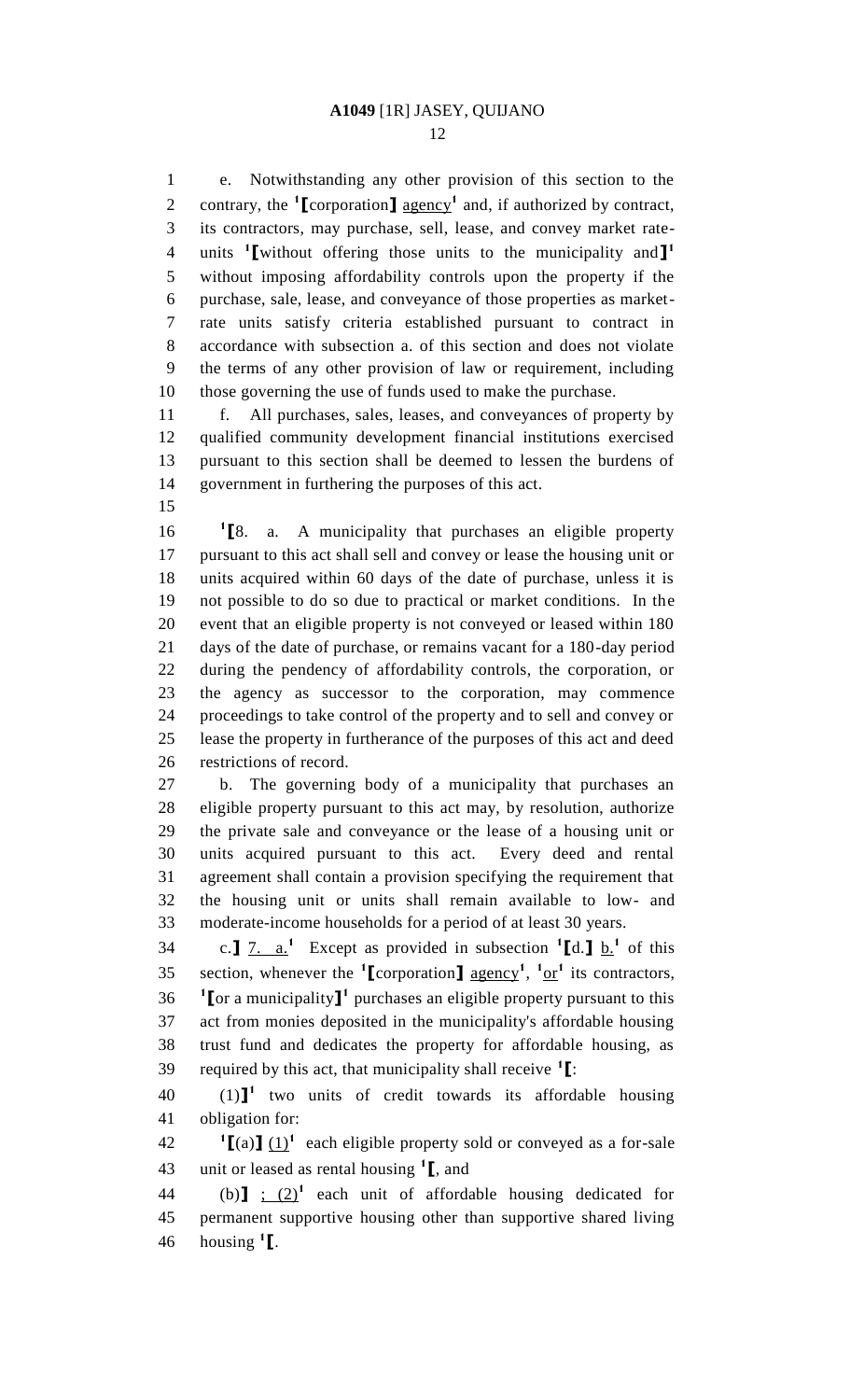(2) one and one-quarter units of credit towards its affordable 2 housing obligation for  $\mathbf{I}$  : and  $(3)^1$  each new bedroom dedicated in supportive shared living housing.

 b. The total number of additional units of credit beyond the 5 actual units of housing provided pursuant to this act <sup>1</sup>, when combined with any additional credits that may apply towards a 7 municipality's affordable housing obligation,<sup>1</sup> shall not exceed 25 8 percent of whatever the municipality's <sup>1</sup><sub>total cumulative new</sub> 9 construction<sup>1</sup> affordable housing obligation may be. No unit or bedroom shall receive the additional units of credit described in this act in addition to any other type of additional units of credit that may be available towards a municipality's affordable housing obligation.

 **[**9. The corporation and the State Treasurer shall prioritize the allocation of tax-exempt private activity bonds in the amount necessary to effectuate the purposes of this act in each year until the corporation ceases operation, provided that the proceeds of tax- exempt private activity bonds to support the purposes of this act shall be limited to contracts with and loans to qualified community development financial institutions pursuant to section 7 of this act.**] 1** 

24  $\textbf{1}$  [10.]  $\underline{8}$ .<sup>1</sup> a. For the purposes of this section:

 "Foreclosure-impacted municipality" means a municipality that documents a minimum of 10 units of housing that have been foreclosed upon and have remained unsold on a Multiple Listing Service for at least 60 days; and

 "Units of housing" means units of housing that are not age- restricted and are habitable year-round, including but not limited to, single family homes, condominium units, cooperative units, and mobile homes with at least two bedrooms.

33 b.  $\textbf{1}$ [(1)]<sup>1</sup> Prior to the date that a foreclosure-impacted municipality's development fees or payments-in-lieu fees are scheduled to transfer to the "New Jersey Affordable Housing Trust Fund" pursuant to section 8 of P.L.2008, c.46 (C.52:27D-329.2) or section 9 of P.L.2008, c.46 (C.52:27D-329.3), the municipality may adopt a resolution committing the expenditure of municipal affordable housing trust fund monies. These funds shall be used to produce very-low-income, low-income, and moderate-income housing. The resolution shall authorize the transfer of a minimum of \$150,000 from the municipality's municipal affordable housing trust fund to the "Foreclosure to Affordable Housing 44 Transformation Fund" for use by the <sup>1</sup>[corporation]  $\frac{1}{\text{agency}}$  or its contractors for the provision of affordable housing pursuant to this 46 section and the procedures specified in section  $\binom{1}{1}$  of this act.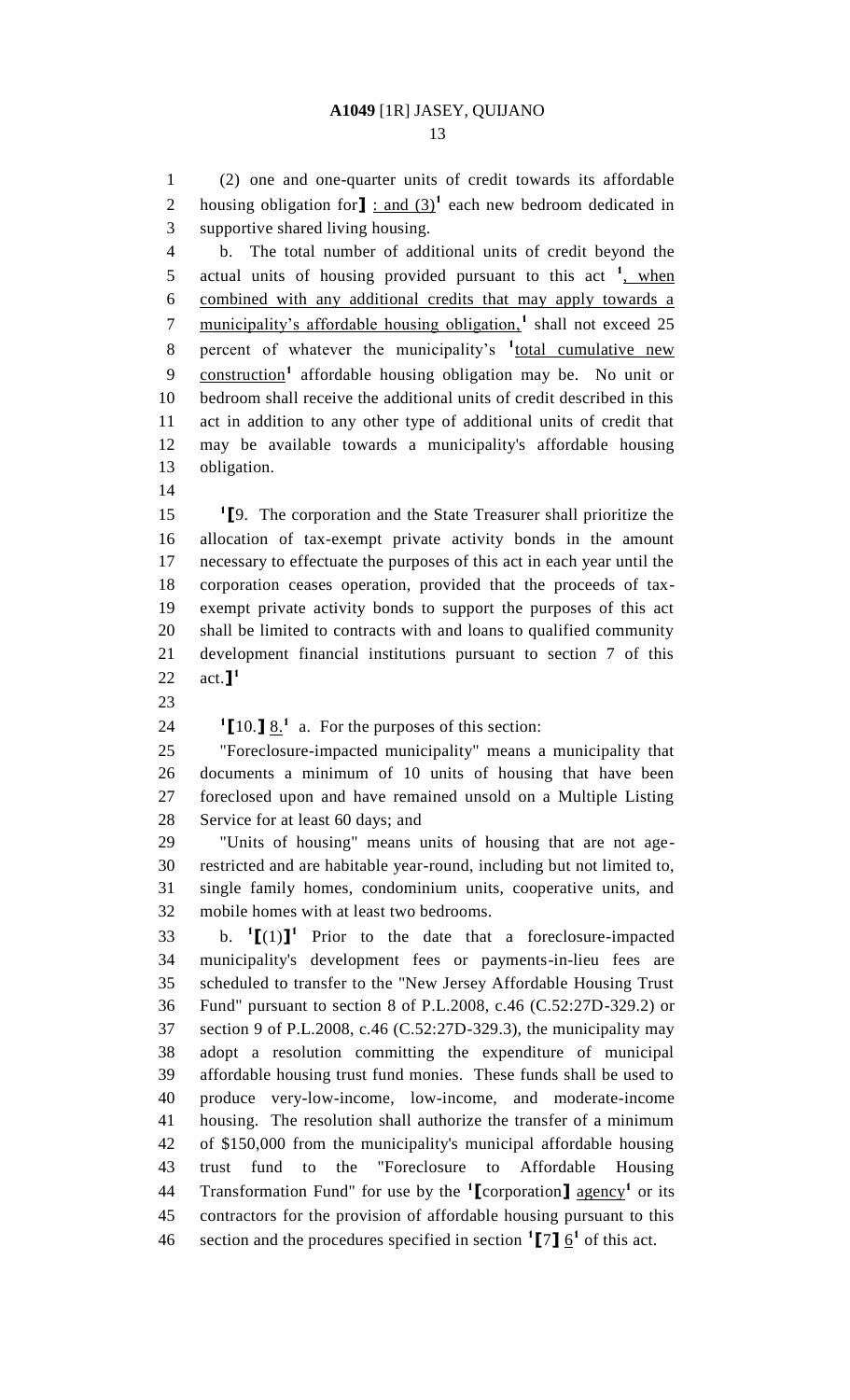$^{1}$ [(2) **[**(2) The resolution may authorize the mayor or other designated municipal official to exercise the municipal powers described in section 7 of this act. The resolution may establish parameters for that exercise of authority, including but not limited to purchase price levels for the exercise of that power.**] 1** 

6 c. (1) The  $\text{1}$  **[**corporation**]** agency<sup>1</sup> or its contractors shall use funds transferred pursuant to subsection b. of this section to produce very-low, low-, and moderate-income housing within the municipality transferring funds pursuant to this section, with a deed restriction specifying that the housing unit or units shall remain available to low- and moderate-income households for a period **<sup>1</sup> [**of 12 at least  $\frac{J \text{ up to}^1}{20 \text{ years}}$ .

13 (2) If the  $\text{1}$  **[**corporation**]** agency<sup>1</sup> or its contractors are unable to utilize some or all of the funds provided to produce affordable housing within the municipality within two years of the transfer of such funds to the "Foreclosure to Affordable Housing Transformation Fund," the funds shall be returned to the municipality as soon as practicable after the two-year anniversary of such transfer. From the date any such funds are returned to the municipality, the municipality shall be required to commit the funds in accordance with section 8 of P.L.2008, c.46 (C.52:27D-329.2) or section 9 of P.L.2008, c.46 (C.52:27D-329.3), as applicable, within the time constraints set forth in those sections or within six months after the date of transfer of funds back to the municipality, whichever is later.

 d. Affordable housing created through the "Foreclosure to Affordable Housing Transformation Fund" pursuant to this section shall receive bonus affordable housing credit as set forth in 29 subsection c. of section  ${}^{1}$ [8]  $I^{1}$  of this act  ${}^{1}$ [, even if the municipality does not exercise its right to purchase the property**] 1** .

 e. No agency of the State of New Jersey shall take any action to transfer funds from a municipal affordable housing trust fund to the "New Jersey Affordable Housing Trust Fund" established pursuant to section 20 of P.L.1985, c.222 (C.52:27D-320) when such funds are designated to effectuate the purposes of this act during the timeframes established in this section.

**[**11.**]**  $9.1$  $\frac{1}{11.}$   $\frac{9.1}{1}$  a. There is established within the agency a "Foreclosure to Affordable Housing Transformation Fund," which shall be a non-lapsing, revolving fund and which shall be the repository for funds appropriated or otherwise made available for the purposes of this act, and any interest earned thereon. The fund shall be administered by the agency, in accordance with its authority under section 5 of P.L.1983, c.530 (C.55:14K-5) to manage funds for housing programs.

 b. The agency may transfer into the "Foreclosure to Affordable Housing Transformation Fund" any amounts held or received by the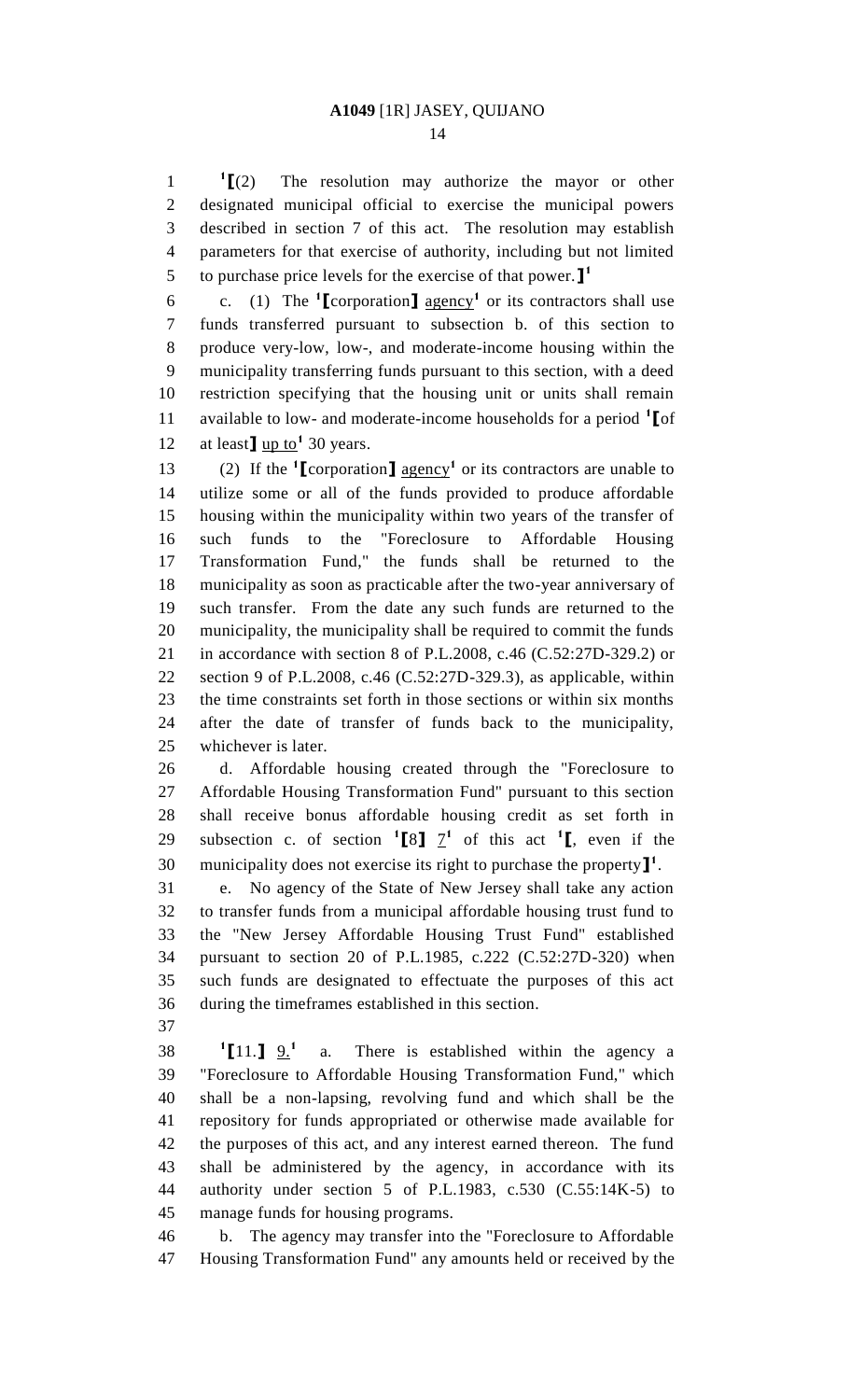agency that may be used for the production of affordable housing 2 and that is needed by the  $\text{1}$  **[**corporation**]** agency<sup>1</sup> or its contractors for the purchase of eligible property. **<sup>1</sup> [**Subject to the provisions of sections 20 through 28 of P.L.1983, c.530 (C.55:14K-20 et seq.), the agency is authorized to issue its bonds to fund the activities of the corporation; provided, however, that tax-exempt bonds shall only be issued consistent with the requirements of section 9 of P.L. , c. (C. ) (pending before the Legislature as this bill).

 c. In any year in which the proceeds from the receipts of the additional fee collected pursuant to paragraph (2) of subsection a. of section 3 of P.L.1968, c.49 (C.46:15-7) exceeds \$75 million, the first \$10 million above the \$75 million collected shall be transferred into the "Foreclosure to Affordable Housing Transformation Fund" for the purposes of the production of affordable housing.

 d. Notwithstanding any provision of law to the contrary, the Commissioner of Community Affairs may transfer into the "Foreclosure to Affordable Housing Transformation Fund" amounts held for the production of affordable housing and not designated for a specific purpose beyond the overall production of affordable housing by the annual budget, including but not limited to monies deposited in the "New Jersey Affordable Housing Trust Fund," which amounts are needed by the corporation for the purchase of eligible property. The commissioner shall consider the transfer of funds from the "New Jersey Affordable Housing Trust Fund" to the "Foreclosure to Affordable Housing Transformation Fund" as a priority for funding until the corporation ceases its operations.

 e. All amounts deposited into the "Foreclosure to Affordable Housing Transformation Fund" that are derived from federal funding sources or are otherwise dedicated to the production of affordable housing shall be used exclusively for the production of affordable housing. The corporation may use other funds for the production of affordable housing or market rate housing.

 $f: \mathbf{J} \times \mathbf{I}^1$  The **1** [corporation ] agency<sup>1</sup> may use annually up to **1I** three **]** fifteen<sup>1</sup> percent of the monies available in the fund for the payment of any necessary administrative costs related to the administration of this **<sup>1</sup> [**act**]** program.

 d. Revenue generated through the mechanisms established pursuant to section 10 of this act exceeding the funding plan developed pursuant to subsection c. of section 5 of this act may be appropriated by the agency for additional foreclosure prevention 42 programs<sup>1</sup>.

**1** 10. N.J.S.2A:17-38 is amended to read as follows:

 2A:17-38. a. When a sheriff or other officer makes a sale by virtue of an execution or executions to him directed, he shall, within 30 days thereafter, make and file, with his bill of costs or execution